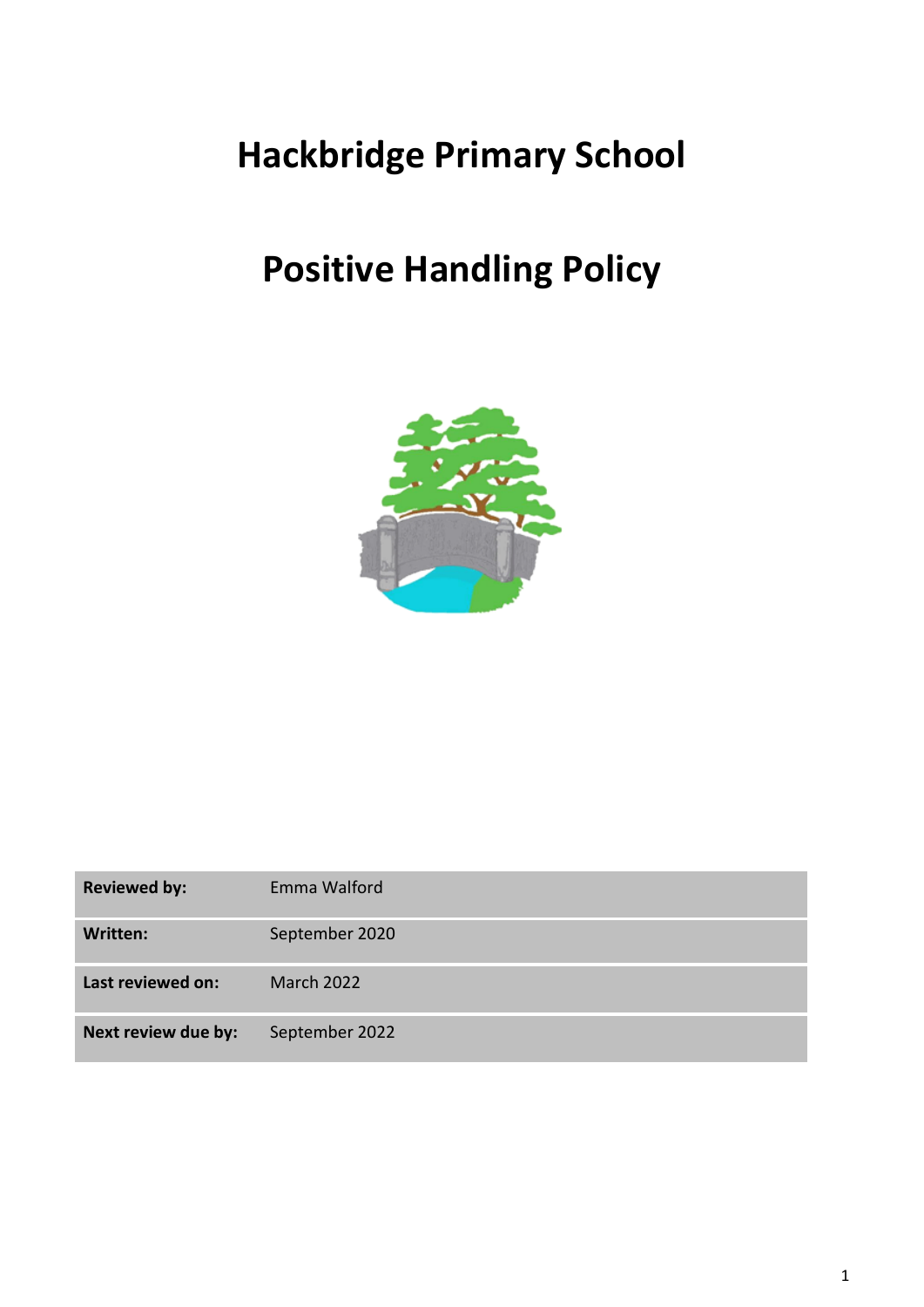| <b>Sections</b>                                | <b>Page Number</b> |
|------------------------------------------------|--------------------|
| 1. Policy Statement                            | 3                  |
| 2. Introduction                                | 3                  |
| 3. The Legal Framework                         | 3                  |
| 4. Positive Behaviour Management               | 3                  |
| 5. What is Positive Handling?                  | 4                  |
| 6. Alternative Strategies to Physical Controls | 4                  |
| 7. Help Protocols                              | 5                  |
| 8. Well-Chosen Words                           | 5                  |
| 9. The Last Resort Principle                   | 5                  |
| 10. Training - Team Teach                      | 5                  |
| 11. Restraint                                  | 6                  |
| 12. Reasonable and Proportionate               | 6                  |
| 13. Unreasonable Use of Force                  | 6                  |
| 14. When positive handling becomes necessary   | 7                  |
| 15. Post Incident Support                      | 7                  |
| 16. Recording                                  | $\overline{7}$     |
| 17. Monitoring and Evaluation                  | 8                  |
| 18. Parents                                    | 8                  |
| 19. Health and Safety                          | 8                  |
| 20. Risk Assessment                            | 8                  |
| 21. Positive Handling Plans                    | 9                  |
| 22. Responding to unforeseen emergencies       | 9                  |
| 23. Complaints and Allegations                 | 10                 |
| 24. Other Relevant Policies                    | 10                 |
|                                                |                    |

## **Appendices**

| <b>Appendix 1</b><br>When might it be appropriate to use reasonable force? | 11 |
|----------------------------------------------------------------------------|----|
| <b>Appendix 2</b><br>List of those qualified to use TEAM TEACH techniques  | 12 |
| <b>Appendix 3</b><br>Individual Pupil Risk Assessment Template             | 13 |
| <b>Appendix 4</b><br>Positive Handling Plan Template                       | 15 |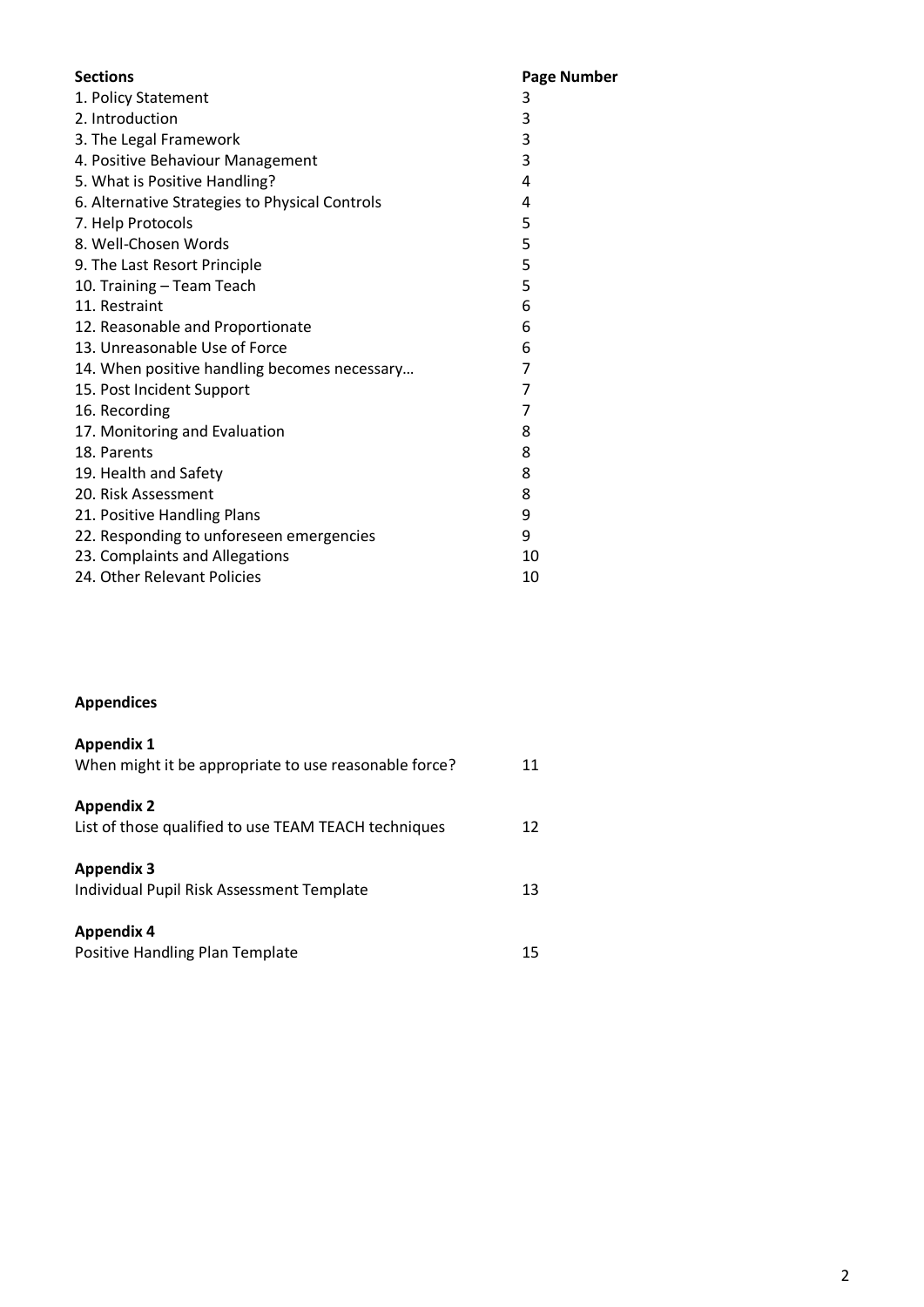## **1. Policy Statement**

An effective Behaviour & Anti-Bullying Policy should secure an orderly and purposeful atmosphere in which service access, activities and learning can take place. There may, however, be rare occasions when staff will need to use 'reasonable force' in order to control or restrain pupils for safety reasons.

Staff at Hackbridge Primary School are trained to look after pupils in their care. Staff have a duty to intervene in order to prevent pupils from hurting themselves or others. There may also be situations in which a child seriously disrupts good order in the school or causes damage to property.

Positive handling is the positive application of force with the intention of protecting the child from harming themselves or others or seriously damaging property. If a member of staff ever needs to intervene physically they will follow the school's Positive Handling Policy. Any parents wishing to view this policy may do so on request.

#### **2. Introduction**

The term 'positive handling' includes a wide range of supportive strategies for managing challenging behaviour. Included in this policy are a small number of responses which may involve the use of reasonable force to control or restrain a pupil. The term 'physical restraint' is used when reasonable force is used to overcome active resistance. A clear and consistent positive handling policy supports pupils who have social, emotional and behavioural difficulties within an ethos of mutual respect, care and safety.

The school takes seriously its duty of care to pupils, employees and visitors to the school.

- The first and paramount consideration is the welfare of the children in our care.
- The second is the welfare and protection of the adults who look after them.

Staff at Hackbridge Primary School recognise that the use of reasonable force is only one of the last in a range of strategies available to secure pupil safety/wellbeing and also to maintain good order and discipline. Our policy on positive handling should therefore be read in conjunction with our Behaviour & Anti-Bullying and Child Protection & Safeguarding policies.

The policy does not authorise the use of corporal punishment.

#### **3. The Legal Framework**

Section 550A of the Education Act 1996 and Section 93 of the Education and Inspections Act 2006 enables a school's staff to *"use such force as is reasonable in the circumstances for the purpose of preventing a pupil from doing (or continuing to do) any of the following, namely—*

*(a) committing any offence,*

*(b) causing personal injury to, or damage to the property of, any person (including the pupil himself), or (c) prejudicing the maintenance of good order and discipline at the school or among any pupils receiving education at the school, whether during a teaching session or otherwise."*

*(Section 93, Education and Inspections Act 2006)*

(Examples of possible situations are given in Appendix 1.)

There is no legal definition of when it is reasonable to use force. This is designed to help staff to ensure that any actions they take are reasonable, proportionate and absolutely necessary.

Further guidance for schools is provided in the DfE document "[Use of reasonable force in schools](https://assets.publishing.service.gov.uk/government/uploads/system/uploads/attachment_data/file/444051/Use_of_reasonable_force_advice_Reviewed_July_2015.pdf)" Ref: DFE-00295-2013PDF.

#### **4. Positive Behaviour Management**

All physical interventions at the school are conducted within a framework of positive behaviour management. The school behaviour policy is intended to reward and encourage students to take responsibility for their own behaviour. Part of our preventative approach to reducing risk involves looking for early−warning signs, learning and communicating any factors which may influence poor behaviour and taking steps to divert behaviours leading towards foreseeable risk. Where appropriate, pupils are encouraged to participate in the development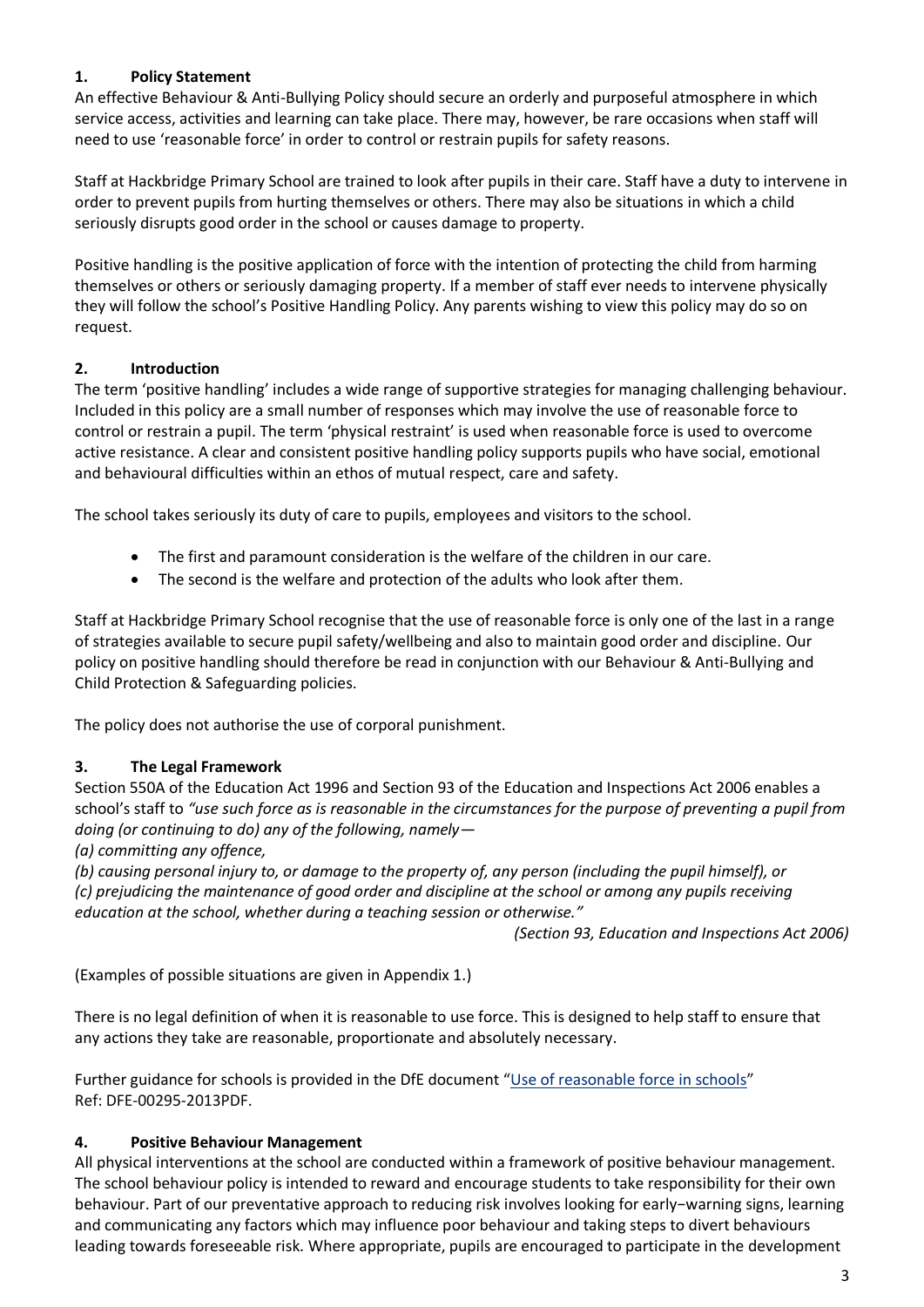of their own Positive Handling Plans by focusing on positive alternatives and choices. Parents are also encouraged to contribute. However, if problems arise, staff have an additional responsibility to support all pupils when they are under pressure and safely manage crises if, and when, they occur.

## **5. What is Positive Handling?**

Positive handling should avert danger by preventing or deflecting a child's action or perhaps by removing a physical object, which could be used to harm themselves or others. It is only likely to be needed if a child appears to be unable to exercise self-control of emotions and behaviour.

It is not possible to define every circumstance in which positive handling would be necessary or appropriate and staff will have to exercise their own judgement in situations which arise within the above categories. Staff should always act within the school's policy on behaviour and discipline, particularly in dealing with disruptive behaviour.

Staff should be aware that when they are in charge of children during the school day, or during other supervised activities, they are acting in loco parentis and should, therefore, take reasonable action to ensure pupils' safety and wellbeing. This extends to school trips and visits.

Failure to positively handle a pupil who is subsequently injured or injures another, could, in certain circumstances, lead to an accusation of negligence. At the same time, staff are not expected to place themselves in situations where they are likely to suffer injury as a result of their intervention.

| <b>Positive handling IS</b>                                                                                                                                                                                                                                       | <b>Positive handling IS NOT</b>                                                                                                                                                                                                                                                                                                                                             |
|-------------------------------------------------------------------------------------------------------------------------------------------------------------------------------------------------------------------------------------------------------------------|-----------------------------------------------------------------------------------------------------------------------------------------------------------------------------------------------------------------------------------------------------------------------------------------------------------------------------------------------------------------------------|
| Physically interposing between<br>children.<br>Blocking a child's path.<br>$\bullet$<br>Holding or 'shepherding' a child with<br>$\bullet$<br>your hand in the centre of their back.<br>In self-defence, using agreed,<br>$\bullet$<br>approved restricted holds. | Holding around the collar or neck.<br>$\bullet$<br>Restricting a child's ability to breathe.<br>$\bullet$<br>Holding face down.<br>٠<br>Slapping or hitting.<br>$\bullet$<br>Twisting or forcing limbs against a<br>$\bullet$<br>joint.<br>Holding or pulling by hair or ear.<br>$\bullet$<br>Locking in a room.<br>$\bullet$<br>Or any other action that may reasonably be |
|                                                                                                                                                                                                                                                                   | expected to cause injury or be considered<br>indecent.                                                                                                                                                                                                                                                                                                                      |

## **6. Alternative Strategies to Physical Controls**

There are some situations in which the need for positive handling is immediate and where there are no equally effective alternatives (e.g. a pupil is about to run across a road). However, in many circumstances there are alternatives e.g. use of assertiveness skills such as:

- the broken record in which an instruction is repeated until the pupil complies
- use of a distracter, such as a loud whistle, to interrupt the behaviour (such as a fight) long enough for other methods of verbal control to be effective
- withdrawal of attention (audience) e.g. if an action such as damage to property is threatened
- other techniques designed to defuse the situation, such as the avoidance of confrontation, or use of humour (in these cases the incident can be dealt with later when emotions are no longer running high)
- the employment of other sanctions consistent with the school's policy on behaviour.

#### **Steps to be taken to prevent an incident from escalating before using physical controls**

- Be familiar with and identify early warning signs
- Ensure that colleagues know what is happening and call for help.
- Show care and concern by acknowledging unacceptable behaviour and requesting alternatives using negotiating and reasoning.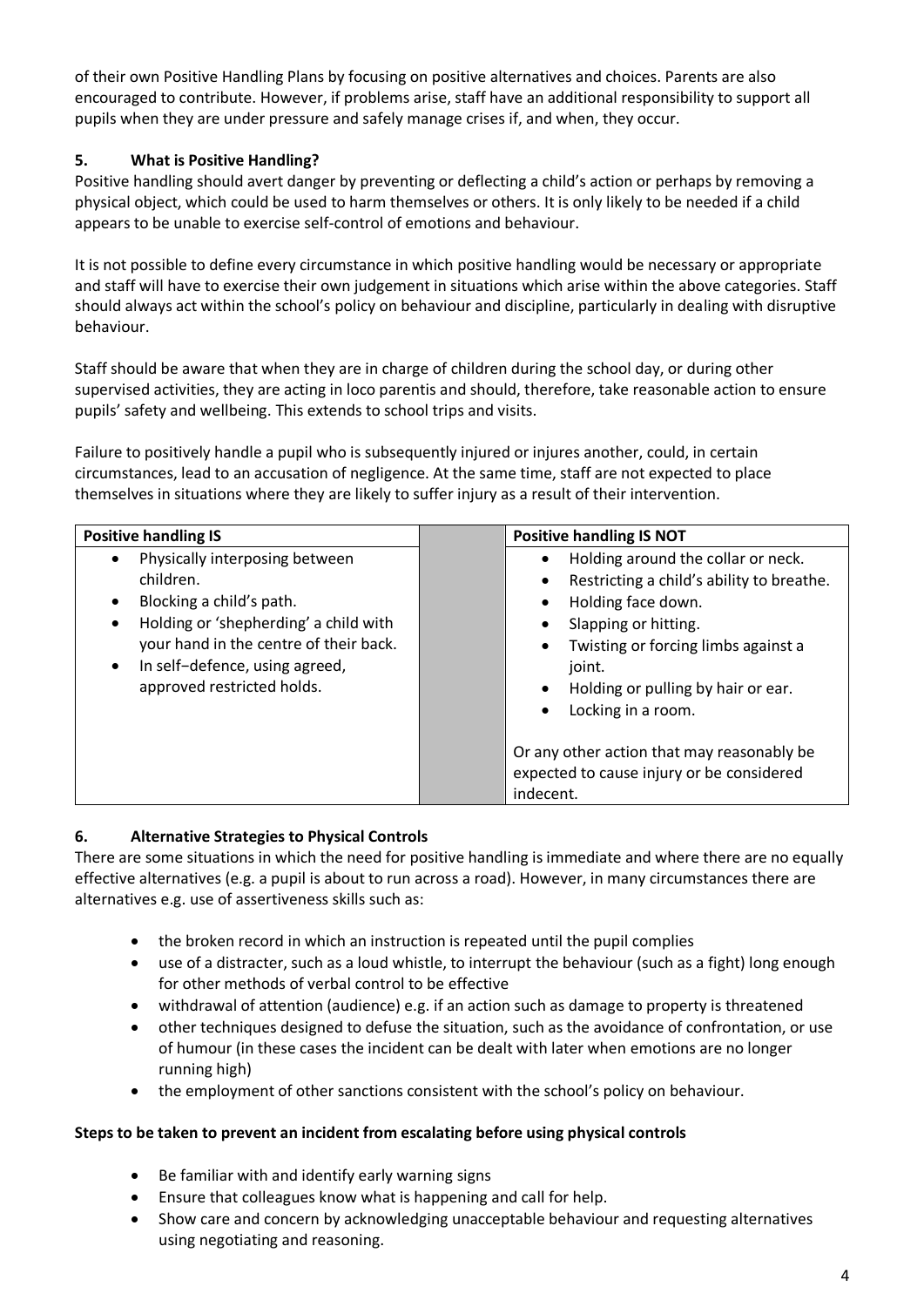- Remove an audience or take the vulnerable pupil to a safe place
- Use strategies that have been successful before
- Attempt to divert the child or diffuse the situation
- Encourage the pupil to make positive choices and develop self-control
- Give clear directions for the pupil to stop
- Remind the pupil about rules and likely outcomes
- Make the environment safer by moving furniture and removing objects which could be used as weapons
- Use positive guidance to escort pupils to somewhere less pressured

#### **7. Help Protocols**

The expectation at this school is that all staff should support one another. This means that staff always offer help and always accept it. Help does not always mean taking over. It may mean just staying around in case you are needed, getting somebody else or looking after somebody else's class or group. Supporting a colleague does not only mean agreeing with their suggestions and offering sympathy when things go wrong. Real support sometimes means acting as a critical friend to help colleagues become aware of possible alternative strategies. Good communication is necessary so that colleagues avoid confusion when help is offered and accepted. They need to agree scripts so that all parties understand what sort of assistance is required and what is available.

### **8. Well-Chosen Words**

A well−chosen word can sometimes avert an escalating crisis. When pupils are becoming angry there is no benefit in arguing. Telling people to calm down can actually escalate feelings. Pointing out what they have done wrong can make things worse. The only purpose in communicating with an angry person is to prevent further escalation. It is better to say nothing and take time to choose your words carefully than to say the wrong thing and provoke a further escalation.

#### **9. The Last Resort Principle**

At Hackbridge Primary School we only use reasonable force when there is no realistic alternative. This does not mean that we always expect staff to methodically work their way through a series of failing strategies before attempting an intervention in which they have some confidence. Nor does it mean always waiting until danger is imminent, by which time the prospect of safely managing it may be significantly reduced. National guidance is clear on this point:

*'If necessary staff have the authority to take immediate action to prevent harm occurring even if the harm is expected to happen sometime in the predictable future.' (Para 10 Page 4 Department oƒ Health − 1997 − "The Control oƒ Children in the Public Care: Interpretation oƒ the Children Act 1989" − London: HMSO)*

It does mean that we expect staff to conduct a risk assessment and choose the safest alternative. It also means that we expect staff to think creatively about any alternatives to physical intervention which may be effective.

## **10. Training – Team Teach**

It is the policy of the school that identified staff are trained in pro-active and responsive positive handling strategies (see Appendix 2).

*Team Teach* is a recognised "accredited, award-winning provider of positive behaviour management training, equipping individuals and teams in a variety of settings to deal with challenging situations and behaviours in ways that lead to desirable outcomes and positive relationships at work or in daily life."

https://www.teamteach.co.uk/about-us/

Only staff trained in the pre-emotive and responsive positive handling strategy techniques of *Team Teach* will use physical intervention techniques with children when necessary (please see Appendix 2). Further details of the *Team Teach* approach can be found on the *Team Teach* website. The website address is [www.team](http://www.team-teach.co.uk/)[teach.co.uk](http://www.team-teach.co.uk/)

Identified staff undergo a two-day training course led by qualified trainers at least every three years.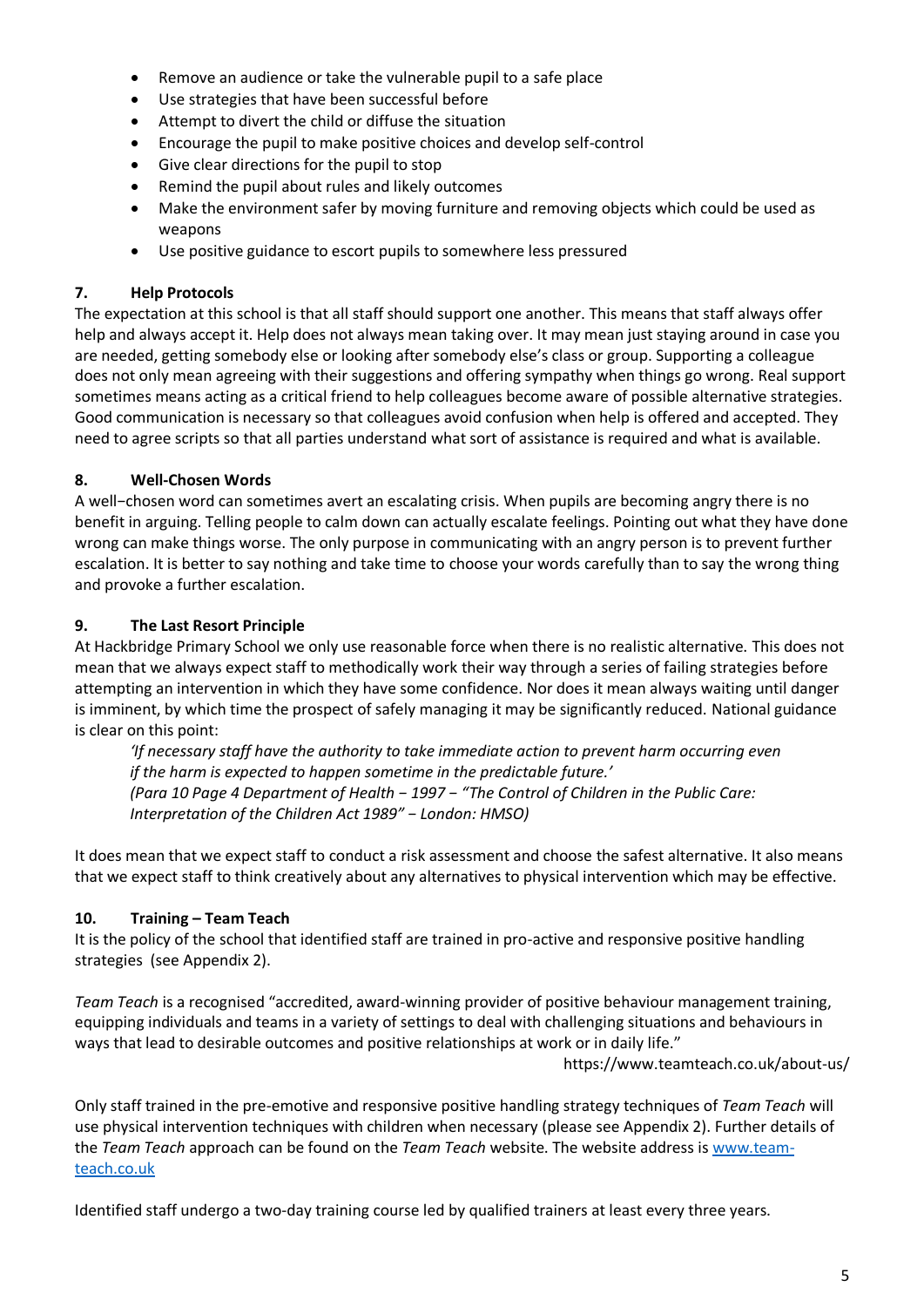## **Although any member of staff may be required to physically intervene with a pupil who is endangering themselves or others, we would expect accredited staff to take over as soon as possible.**

## **11. Restraint**

At Hackbridge Primary School we only use physical restraint when there is no realistic alternative. We expect staff to risk assess and choose the safest alternative. This also means that we expect staff to experiment and think creatively about alternatives to physical intervention which may be effective. The paramount consideration is that the action is taken in the interest of the child and that it **reduces rather than increases** risk. Any response to extreme behaviour should be reasonable and proportionate. Physical restraint must only be in accordance with the following:

- The child should be in immediate danger of harming him/herself or another person or in danger of seriously damaging property.
- The member of staff should have good grounds for believing this.
- Only the minimum force necessary to prevent injury or damage should be applied.
- Every effort should be made to secure the presence of other staff before applying restraint. These staff can act as assistants or witnesses.
- Once safe, restraint should be relaxed to allow the child to regain self-control.
- Restraint should be an act of care and control, not punishment.
- Physical restraint should never be used to force compliance with staff instructions when there is no immediate danger present to people and property.
- The restraint should be discussed with the child, if appropriate, and the parents at the earliest opportunity.

In addition, whilst or before intervention, staff should speak calmly as a way of reassurance e.g. 'I am doing this to keep you safe'.

## **12. Reasonable and Proportionate**

Any response to extreme behaviour should be reasonable and proportionate. Staff should not react in anger. If they feel they are becoming angry they should consider withdrawing to allow someone else to deal with the situation. Where staff act in good faith, and their actions are reasonable and proportionate, they will be supported.

When physical controls are considered staff should think about the answers to the following questions:

- How is this in the best interest of the pupil?
- Why is a less intrusive intervention not preferable?
- Why do we have to act now?
- Why am I the best person to be doing this?
- Why is this absolutely necessary?

If staff can answer these questions it is more likely that a physical intervention will be judged to be reasonable and proportionate.

#### **13. Unreasonable Use of Force**

Positive handling should be applied as an act of care and control with the intention of re-establishing verbal control as soon as possible and, at the same time, allowing the pupil to regain self-control. It should never take a form which could be seen as a punishment.

It is not reasonable to use force simply to enforce compliance in circumstances where there is no risk. Nor is it reasonable to use any more force than is necessary to achieve a reduction in risk. Under no circumstances should pain be deliberately inflicted or should pupils be deliberately subjected to undignified or humiliating treatment (this should not be confused with the unavoidable discomfort associated with some approved techniques for disengaging from assaults). Other than as a one−off emergency measure to protect health and safety, force should never be used to keep a student secluded. Seclusion is only lawful by specific court order and cannot become part of a planned strategy at this school.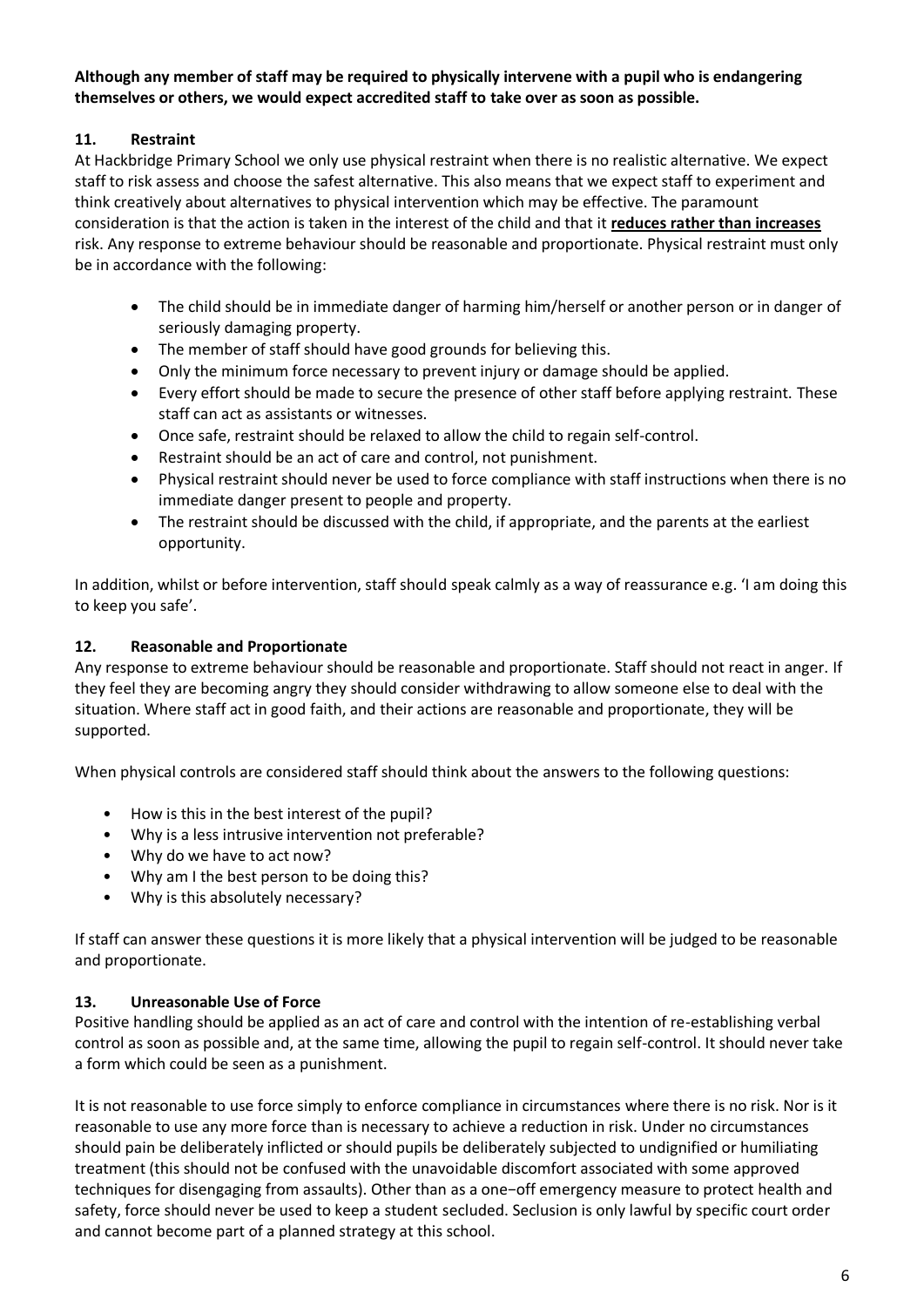#### **14. When positive handling becomes necessary…**

### **DO**

- Tell the pupil what you are doing and why
- Use the minimum force necessary
- Involve another member of staff if possible
- Tell the pupil what they must do for you to remove the restraint (this may need frequent repetition)
- Use simple and clear language
- Hold limbs above a major joint if possible e.g. above the elbow
- Relax your restraint in response to the pupil's compliance

## **DON'T**

- Act in temper (involve another staff member if you fear loss of control)
- Involve yourself in a prolonged verbal exchange with the pupil
- Attempt to reason with the pupil
- Involve other pupils in the restraint
- Touch or hold the pupil in sexual areas
- Twist or force limbs back against a joint
- Bend fingers or pull hair
- Hold the pupil in a way which will restrict blood flow or breathing e.g. around the neck
- Slap, punch, kick or trip up the pupil

### **15. Post Incident Support**

Following a serious incident, it is the policy of our school to offer support to all involved. This is an opportunity for learning and time needs to be given for following up incidents so that pupils have an opportunity to express their feelings, suggest alternative courses of action for the future and appreciate other peoples' perspective.

It is difficult to devise a framework of support that meets the need of all staff. As individuals we all vary in how much support we need after an unpleasant incident. Generally a member of senior staff would expect to talk to staff and children involved (if appropriate) in any incidents involving violence. If members of staff need time to rest or compose themselves, then the Headteacher will make arrangements for the class group to be supported.

People take time to recover from a serious incident. Until the incident has subsided the only priority is to reduce risk and calm the situation down. Staff should avoid saying or doing anything which could inflame the situation during the recovery phase. Immediate action should be taken to ensure medical help is sought if there are any injuries which require more than basic First Aid. All injuries should be reported and recorded using the school's systems. It is important to note that injury in itself is not evidence of malpractice. Even when staff attempt to do everything right, things can go wrong. Part of the post incident support for staff may involve a reminder of this, as people tend to blame themselves when things go wrong.

Time needs to be found to repair relationships. When careful steps are taken to repair relationships, a serious incident does not necessarily result in long− term damage. This is an opportunity for learning for all concerned. Time needs to be given to following up incidents so that pupils have an opportunity to express their feelings, suggest alternative courses of action for the future, and appreciate other people's perspective. When time and effort are put into a post incident support structure, the outcome of a serious incident can be learning, growth and strengthened relationships.

If the pupil's behaviour is part of an ongoing pattern, it may be necessary to address the situation through a risk assessment, Positive Handling Plan and/or a Behaviour Support Plan.

## **16. Recording**

 All incidents of unacceptable behaviour must be recorded electronically on *SIMS.net* (our pupil management information system).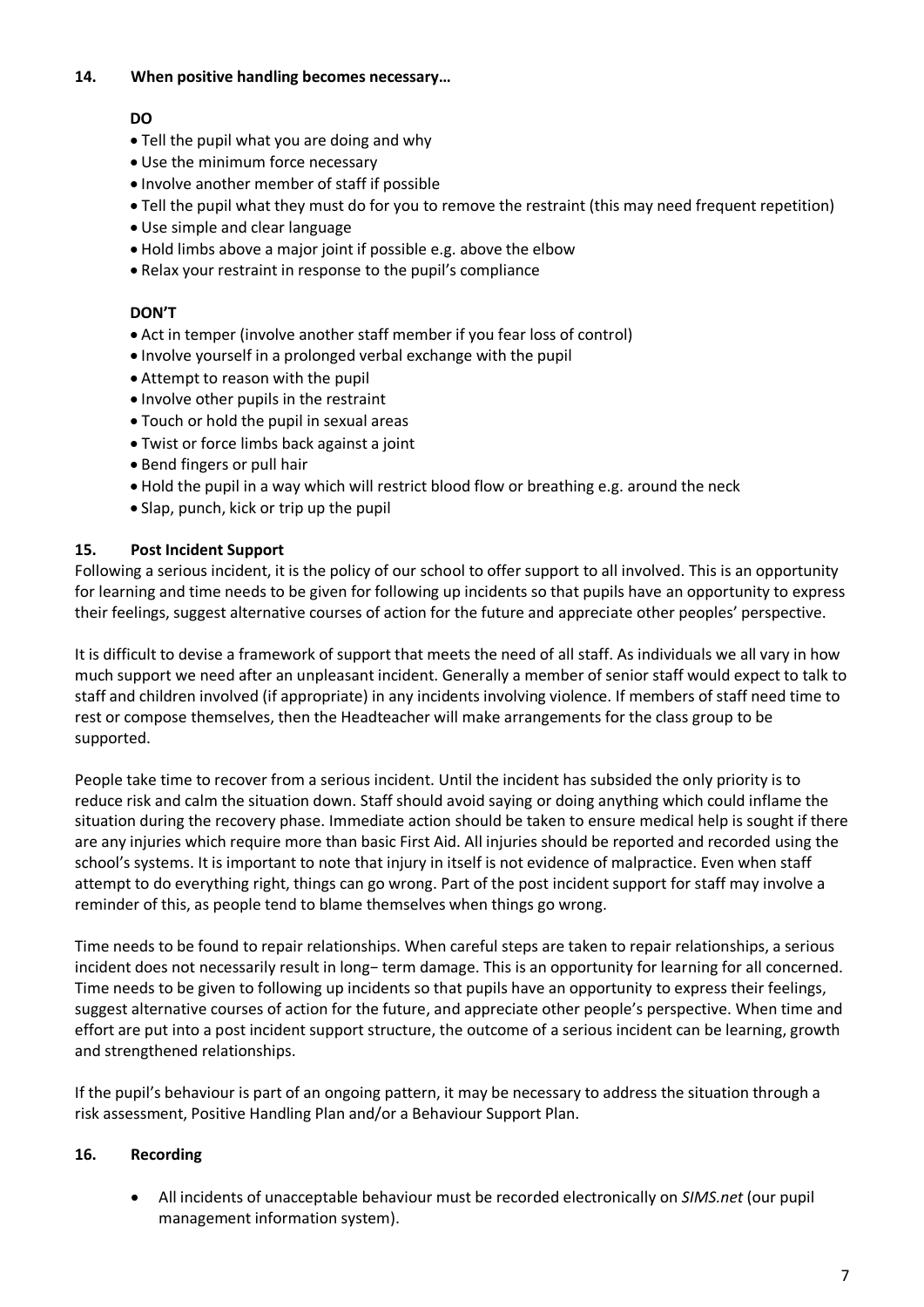- All serious incidents or incidents involving restraint will be recorded in the Bound and Numbered Book which is kept in a locked cupboard in the Headteacher's office. The book will be completed as soon as possible by the Headteacher, Deputy Headteacher or one of the Assistant Headteachers after interviewing the staff member who has restrained a pupil.
- Any staff member who has been involved in a situation of applying restraint or who have acted as assistants or witnesses to this, must write a report of the event for the Headteacher within 24 hours of the incident. The report should contain the following:
	- The full first and surname and class of the pupil involved.
	- Time and location.
	- **Names of witnesses.**
	- **•** Details of how the incident was triggered and progressed, with details of observed behaviour.
	- Details and outcomes of the steps taken to diffuse the situation.
	- The degree of force used, how applied and for how long.
	- **Suggested strategies for assessing risk for the future.**
- Staff should:
	- Take time to think about what actually happened and try to explain it clearly.
	- **Complete all names in full.**
	- Sign and date all forms.
	- Bear in mind these records will be retained and cannot be altered. They will be kept for many years and could form part of an investigation at some time in the future.
- All reports are supporting documentation to the entry in the Bound and Numbered Book. All supporting documents must be saved on the school system in P:\! Children - Information & Parent Contact as well as uploaded to the pupil's profile on *My Concern* (our safeguarding software).

#### **17. Monitoring and Evaluation**

The Headteacher will ensure that each incident is reviewed and instigate further action as required.

#### **18. Parents**

When there is concern about a child, parents will be invited to contribute to a risk assessment and Positive Handling Plan. Written parental agreement will form part of this. Parents will be informed of the school's policies. Parents will be informed following serious incidents.

#### **19. Health and Safety**

If dangerous behaviour presents a significant risk of injury to people, there is a legal Health and Safety issue to be addressed. Dangerous behaviour should be regarded just as seriously as dangerous equipment. Dangerous occurrences should be reported to the Headteacher who will ensure that these are reported to the London Borough of Sutton Corporate Health & Safety personnel.

We all have shared responsibility to identify risk, communicate potential risks and take active steps to reduce risk wherever possible. We recognise that it is not possible to entirely remove risk; sometimes things go wrong even when we make our best efforts to do the right thing. Sometimes we are faced with challenging choices. In these circumstances, we have to try and think through the outcomes of the options available, balance the risks and choose whatever course of action seems to involve the least risk.

As a minimum requirement, in order to comply with Health and Safety legislation, each employee has a responsibility to ensure that they are conversant with the school policy and appendices, and to co−operate to make the school safer. It is also a requirement that they participate in training if they are directed to do so. This does not necessarily mean that all staff can be involved in all the physical activities. The non−physical aspects of positive handling training are crucially important too.

#### **20. Risk Assessment**

Written risk assessments are required for pupils who exhibit **extreme** behaviour. Responsible staff should think ahead to anticipate what might go wrong.

When considering a pupil's behaviour, staff will think about the following questions: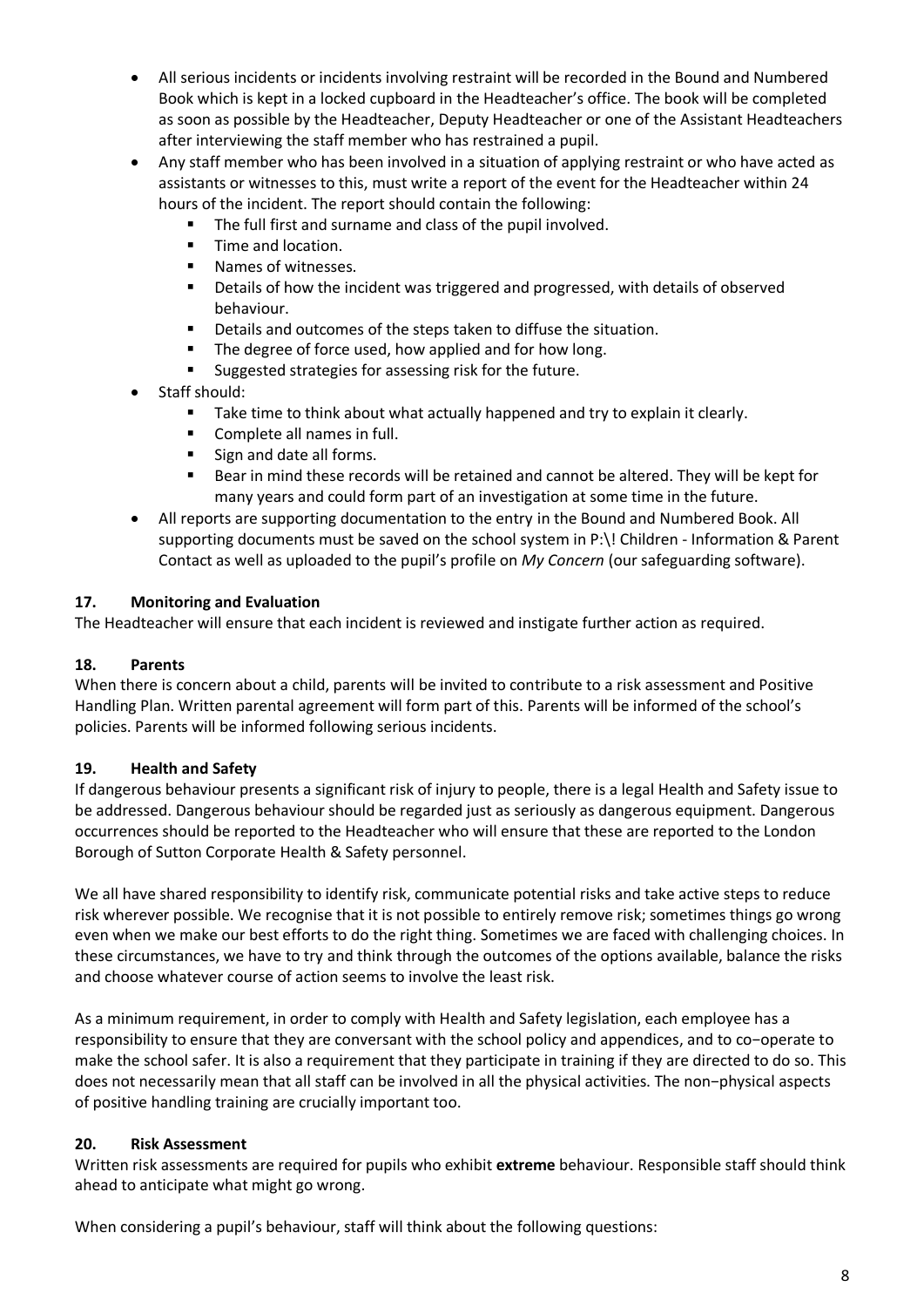- Can we anticipate a Health and Safety risk related to this pupil's behaviour?
- Have we got all the information we need to conduct a risk assessment?
- Have we provided a written plan as a result?
- What further steps can we take to prevent dangerous behaviour from developing?

If we become aware that a pupil is likely to behave in a disruptive way that may require the use of reasonable force, we will plan how to respond if the situation arises. Such planning will address:

- Management of the pupil ( e.g. reactive strategies to de-escalate a conflict, holds to be used if necessary)
- Involvement of parents to ensure that they are clear about the specific action the school might need to take
- Briefing of staff to ensure they know exactly what action they should be taking (this may identify a need for training or guidance)
- Identification of additional support that can be summoned if appropriate

All pupils who have been identified as presenting a risk should have a Positive Handling Plan.

## **21. Positive Handling Plans (PHP)**

Risk management is regarded as an integral part of behaviour management planning. All pupils who have been identified as presenting a risk should have a Positive Handling Plan. A Positive Handling Plan details any strategies, which have been found to be effective for that individual, along with any particular responses which are not recommended. Any particular physical techniques which have been found to be effective should be named, along with any alerts to any which have proved to be ineffective or which caused problems in the past.

Positive Handling Plans should be considered along with any other planning document relevant to the pupil. This might include a Behaviour Support Plan, Pupil Passport and, in circumstances where applicable, any Education, Health and Care Plan.

Positive Handling Plans should take account of age, sex, level of physical, emotional and intellectual development, special needs and social context.

See Appendix 3 for an example Positive Handling Plan.

The following policies will be incorporated into the care package that is used to address each child's needs, as appropriate:

- Behaviour & Anti-Bullying policy
- Child Protection & Safeguarding policy
- Pupil Mental Health & Wellbeing
- SEND & Inclusion policy

A PHP will be completed for a pupil as the need arises. Records will be updated if new information is given. Records will be updated if new triggers or behaviours are displayed. All staff who work regularly with a pupil who has a Positive Handling Plan will ensure that they have read the plan in place for that pupil.

## **22. Responding to unforeseen emergencies**

Even the best planning system cannot cover every eventuality and the school recognises that there are unforeseen or emergency situations in which staff have to think 'on their feet'. An unforeseen event may require an emergency response. It is not enough to thoughtlessly apply rules without thinking through the likely consequences. The key principles are that any physical intervention should be:

- In the best interests of the child.
- Reasonable and proportionate.

After that event, staff have a duty to plan ahead and consider whether a risk assessment needs to be reviewed/written.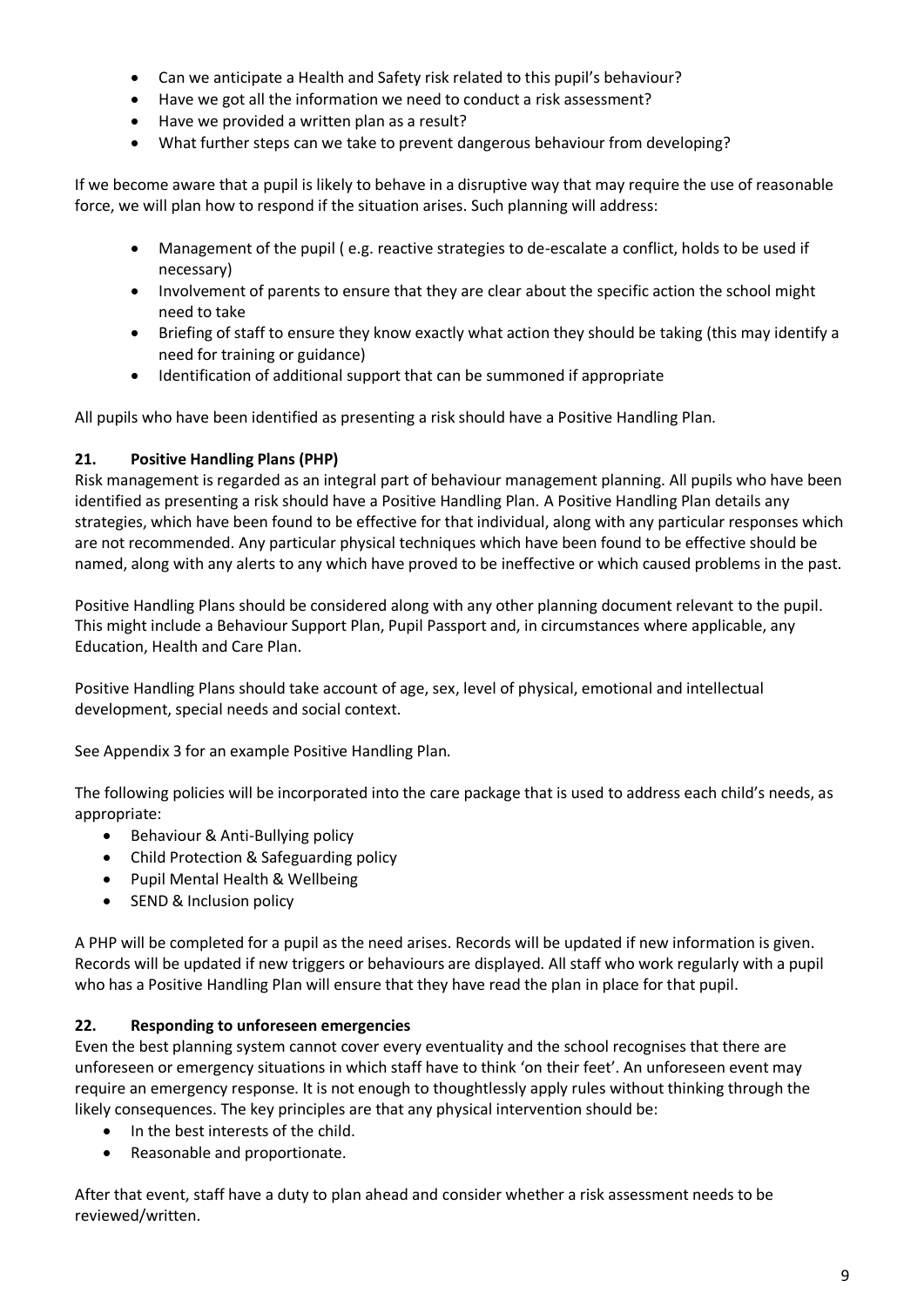## **23. Complaints and Allegations**

A clear positive handling policy, adhered to by all staff and shared with parents, should help to avoid complaints from parents. It is unlikely to prevent all complaints, however, and a dispute about the use of force by a member of staff might lead to an investigation, either under disciplinary procedures or by the Police and Children's Services under child protection and safeguarding procedures.

The school has a formal Complaints Procedure Policy. This applies equally to pupils, parents and staff. We are an open school and promote transparent policy and practice in order to protect the interests of staff and pupils alike. Any staff concerns regarding the welfare of children must be taken to the Designated Safeguarding Lead. Any safety concerns must be reported to the designated person for Health and Safety.

## **24. Other Relevant Policies**

This policy should be read in conjunction with:

- Behaviour and Anti-Bullying Policy
- Exclusion Policy
- Staff Disciplinary Policy
- Health and Safety Policy
- Child Protection & Safeguarding Policy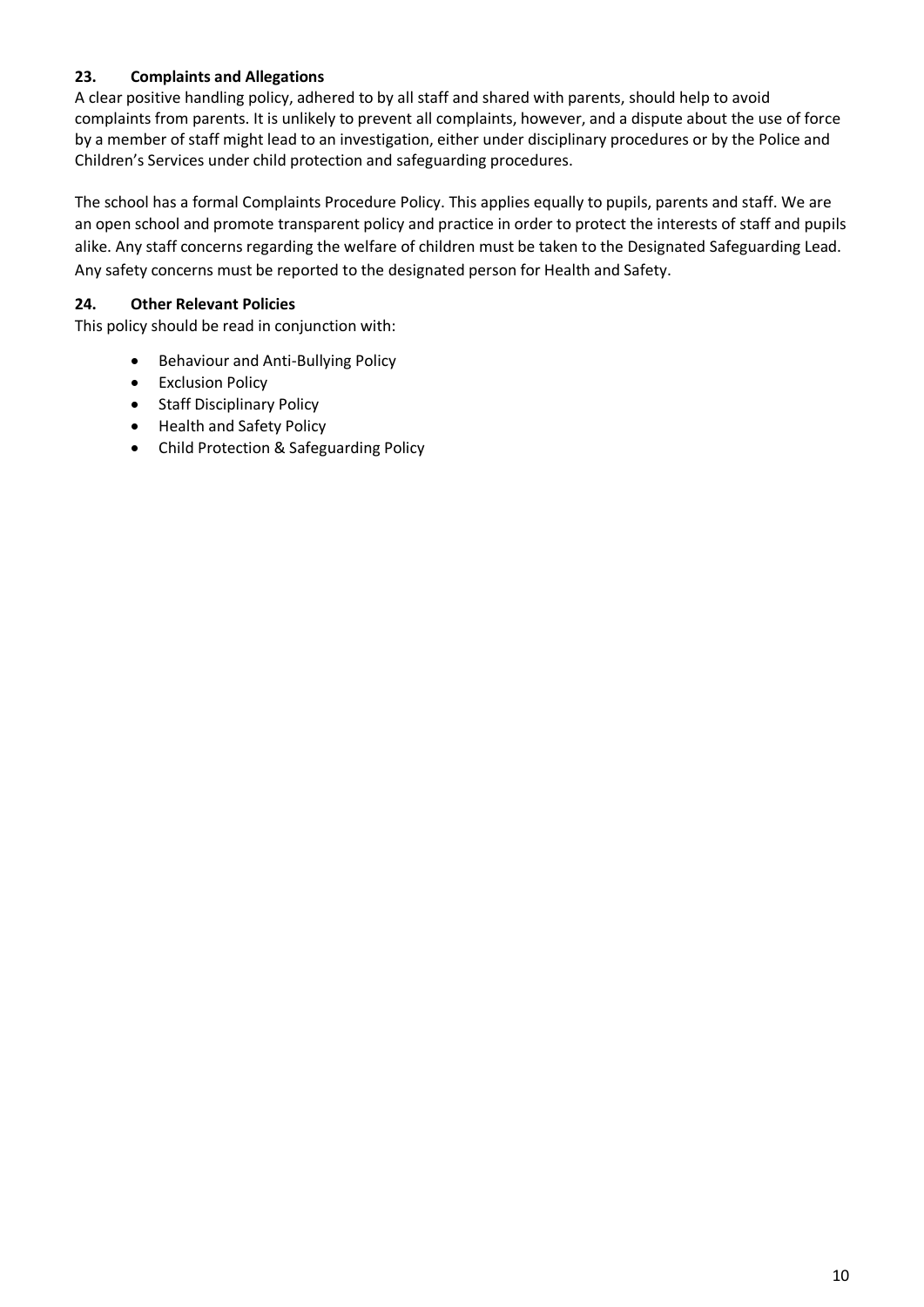#### **Appendix 1**

#### **When might it be appropriate to use reasonable force?**

Though not an exhaustive list, examples of situations that may require restraint are when:

- a pupil attacks, or on making a dynamic risk assessment is deemed to be likely to attack a member of staff, or another pupil
- pupils are fighting
- a pupil is engaged in, or is on the verge of committing deliberate damage or is committing vandalism to property;
- a pupil is causing, or at risk of causing, injury or damage to themselves or others, whether by accident, rough behaviour or by misuse of materials or objects;
- a pupil is running in a corridor or on a stairway in a way in which they might have or cause an accident likely to injure themselves or others
- a pupil persistently refuses to obey an order to leave an area
- a pupil is behaving in a way that is seriously disrupting a lesson, causing distress to the pupils and/or a breakdown of order.
- a pupil absconds from a class or tries to leave school.
- a pupil carrying and/or using weapons.
- behaviour causes significant concern for the health and safety of a group or class.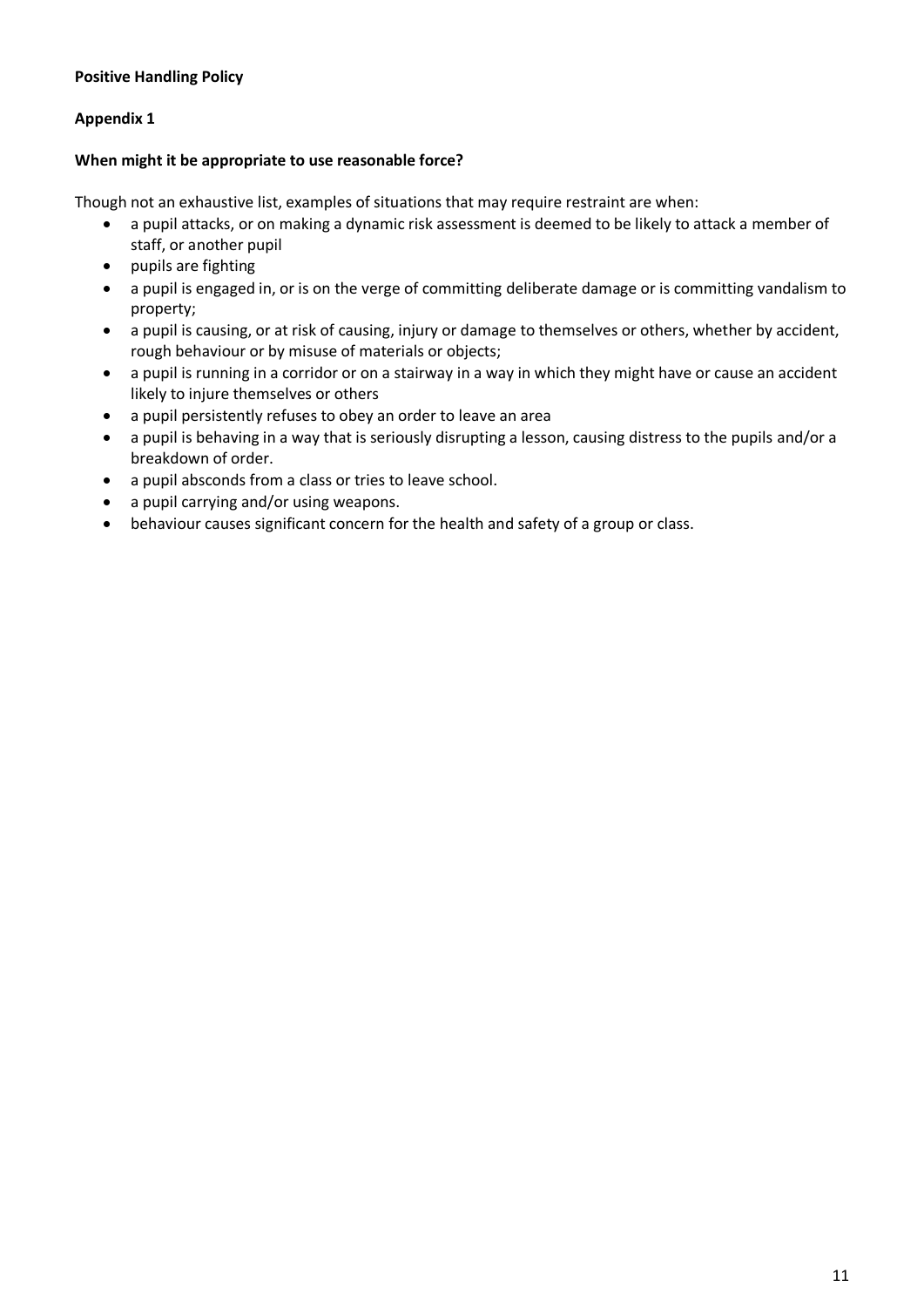#### **Appendix 2**

**Staff trained in the** *Team Teach* **positive handling intervention techniques as at September 2021 are:**

- Emma Walford
- Natalie Robins
- Natasha Edmonds-Chappell
- Andrew Jasper
- Kerry O'Doherty
- Yvonne Adnyana
- Sharon Prior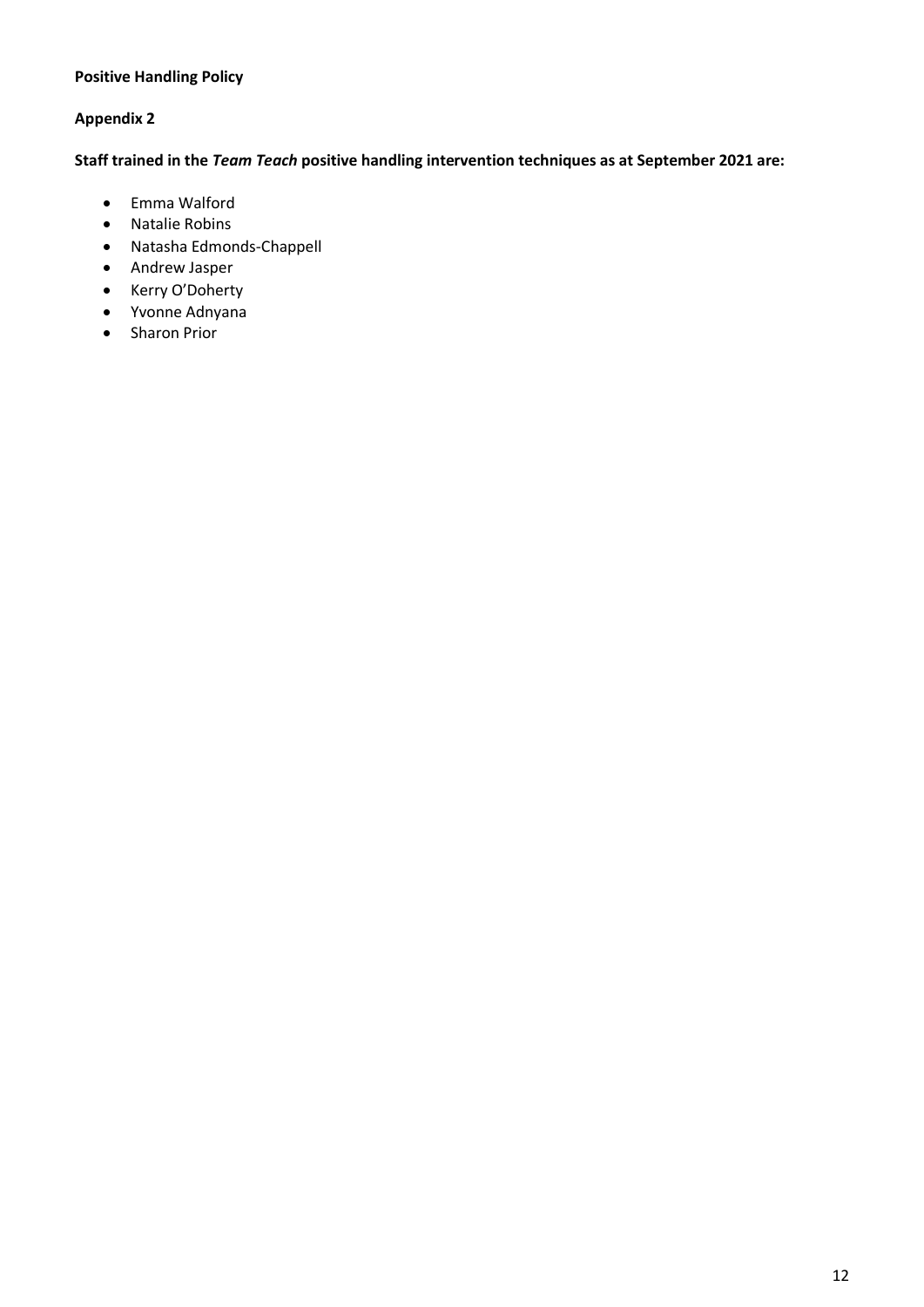#### **Appendix 3**

#### **Individual Pupil Risk Assessment**

Proforma for assessing and managing foreseeable risks for young people who present challenging behaviours.

| School:               |  |
|-----------------------|--|
| Name of young person: |  |
| <b>Year Group:</b>    |  |
| <b>Class Teacher:</b> |  |
|                       |  |

| <b>IDENTIFICATION OF RISK</b>   |  |
|---------------------------------|--|
| <b>Describe the foreseeable</b> |  |
| risk:                           |  |
|                                 |  |
|                                 |  |
|                                 |  |
|                                 |  |
| Is the risk actual or           |  |
| potential?                      |  |
|                                 |  |
|                                 |  |
|                                 |  |
| List who is affected by the     |  |
| risk.                           |  |
|                                 |  |
|                                 |  |
|                                 |  |
|                                 |  |

| <b>ASSESSMENT OF RISK</b>  |         |                    |        |                    |          |                      |            |
|----------------------------|---------|--------------------|--------|--------------------|----------|----------------------|------------|
| In which situations does   |         |                    |        |                    |          |                      |            |
| the risk usually occur?    |         |                    |        |                    |          |                      |            |
|                            |         |                    |        |                    |          |                      |            |
|                            |         |                    |        |                    |          |                      |            |
|                            |         |                    |        |                    |          |                      |            |
| How likely is it that the  | Certain | <b>Very Likely</b> | Likely | <b>Even Chance</b> | Unlikely | <b>Very Unlikely</b> | Impossible |
| risk will arise?           |         |                    |        |                    |          |                      |            |
| If the risk arises, who is |         |                    |        |                    |          |                      |            |
| likely to be injured or    |         |                    |        |                    |          |                      |            |
| hurt?                      |         |                    |        |                    |          |                      |            |
|                            |         |                    |        |                    |          |                      |            |
|                            |         |                    |        |                    |          |                      |            |
| What kinds of injuries or  |         |                    |        |                    |          |                      |            |
| harm are likely to occur?  |         |                    |        |                    |          |                      |            |
|                            |         |                    |        |                    |          |                      |            |
|                            |         |                    |        |                    |          |                      |            |
|                            |         |                    |        |                    |          |                      |            |
| How serious are the        |         |                    |        |                    |          |                      |            |
| adverse outcomes?          |         |                    |        |                    |          |                      |            |
|                            |         |                    |        |                    |          |                      |            |
|                            |         |                    |        |                    |          |                      |            |
|                            |         |                    |        |                    |          |                      |            |
|                            |         |                    |        |                    |          |                      |            |
| Assessment completed by:   |         |                    |        |                    |          |                      |            |
| Date:                      |         |                    |        |                    |          |                      |            |
| <b>Reviewed:</b>           |         |                    |        |                    |          |                      |            |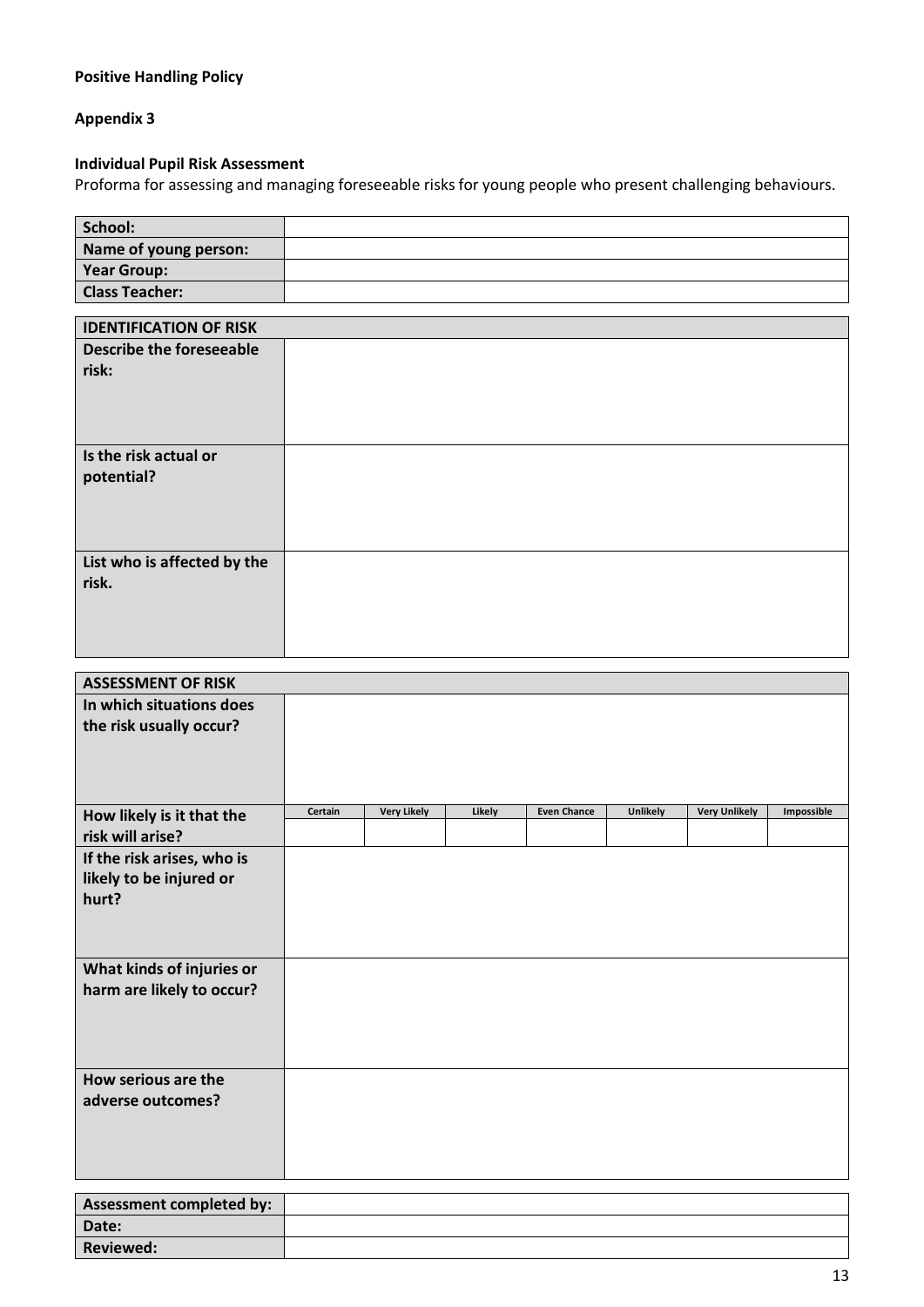| <b>RISK REDUCTION OPTIONS</b>                                                                 |                         |                 |                  |  |  |
|-----------------------------------------------------------------------------------------------|-------------------------|-----------------|------------------|--|--|
| <b>Measures</b>                                                                               | <b>Possible options</b> | <b>Benefits</b> | <b>Drawbacks</b> |  |  |
| <b>Proactive interventions</b><br>to prevent risk                                             |                         |                 |                  |  |  |
| <b>Early interventions to</b><br>manage risk (when<br>behaviour begins to<br>manifest itself) |                         |                 |                  |  |  |
| <b>Reactive interventions</b><br>to respond to adverse<br>outcomes                            |                         |                 |                  |  |  |

| <b>AGREED BEHAVIOUR MANAGEMENT PLAN &amp; SCHOOL RISK MANAGEMENT STRATEGY</b>              |                                |               |  |  |
|--------------------------------------------------------------------------------------------|--------------------------------|---------------|--|--|
| <b>Focus of measures</b>                                                                   | <b>Measures to be employed</b> | Level of risk |  |  |
| <b>Proactive interventions to</b><br>prevent risk                                          |                                |               |  |  |
| <b>Early interventions to manage</b><br>risk (when behaviour begins to<br>manifest itself) |                                |               |  |  |
| Reactive interventions to respond<br>to adverse outcomes                                   |                                |               |  |  |
| Agrood hy                                                                                  | Relationshin to child          | Date          |  |  |

| <b>Agreed by</b> | <b>Relationship to child</b> | Date |
|------------------|------------------------------|------|
|                  |                              |      |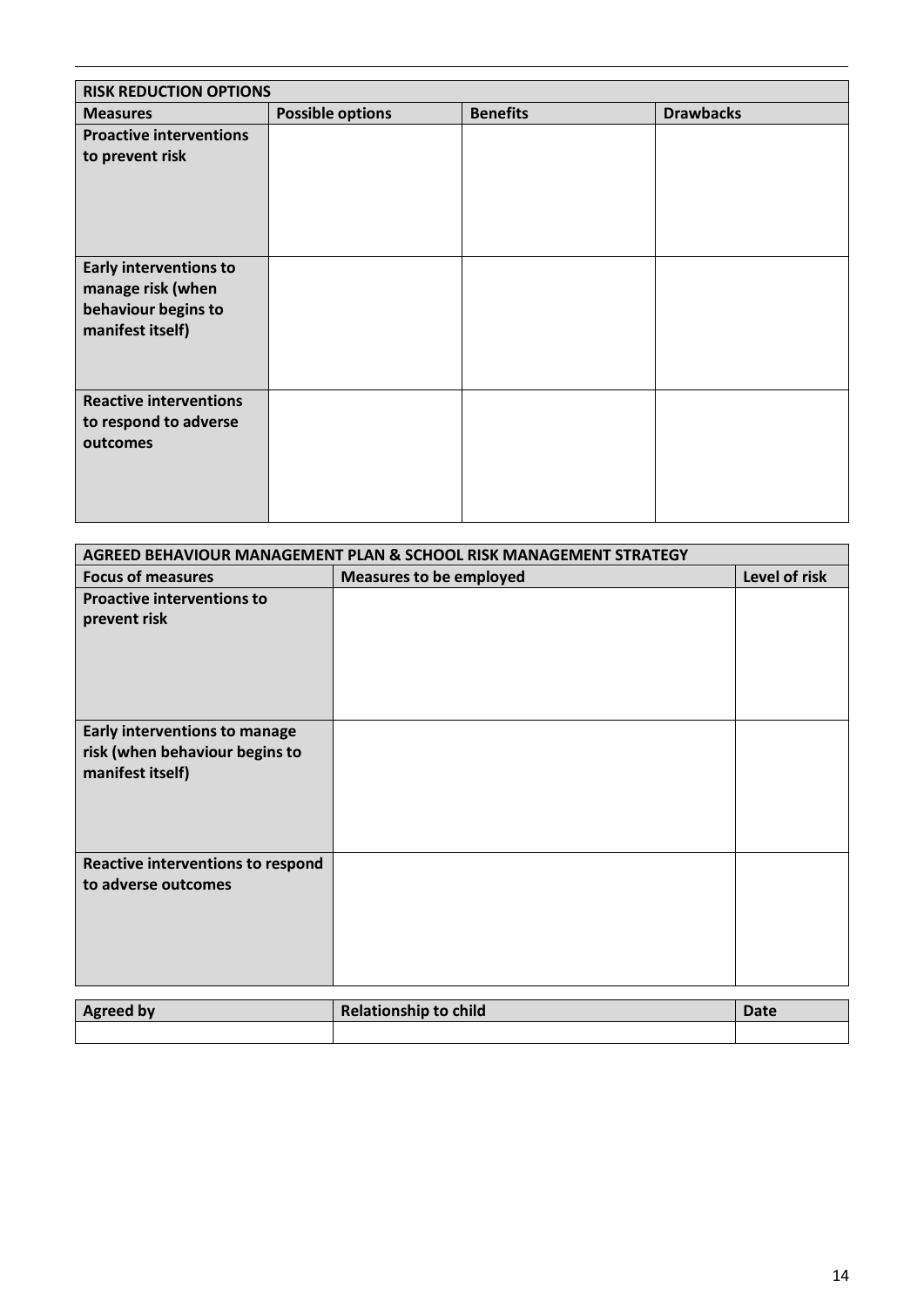## **Appendix 4**

## **POSITIVE HANDLING PLAN (PHP)**

| Name of child:     |                         | Date of birth: |  |
|--------------------|-------------------------|----------------|--|
| <b>Class:</b>      |                         | Year Group:    |  |
| Date plan started: | Date plan discontinued: |                |  |

| TRIGGER BEHAVIOURS: (describe common behaviours/situations which are known to have led to Positive<br>Handling being required. When is such behaviour likely to occur?) |                     |                                                                                           |                                                                                                            |  |  |  |
|-------------------------------------------------------------------------------------------------------------------------------------------------------------------------|---------------------|-------------------------------------------------------------------------------------------|------------------------------------------------------------------------------------------------------------|--|--|--|
|                                                                                                                                                                         |                     |                                                                                           |                                                                                                            |  |  |  |
|                                                                                                                                                                         |                     |                                                                                           |                                                                                                            |  |  |  |
|                                                                                                                                                                         |                     |                                                                                           |                                                                                                            |  |  |  |
|                                                                                                                                                                         |                     | <b>TOPOGRAPHY OF BEHAVIOUR:</b> (describe what the behaviour looks/sounds like)           |                                                                                                            |  |  |  |
|                                                                                                                                                                         |                     |                                                                                           |                                                                                                            |  |  |  |
|                                                                                                                                                                         |                     |                                                                                           |                                                                                                            |  |  |  |
|                                                                                                                                                                         |                     |                                                                                           |                                                                                                            |  |  |  |
|                                                                                                                                                                         |                     |                                                                                           |                                                                                                            |  |  |  |
|                                                                                                                                                                         |                     | PREFERRED SUPPORTIVE AND INTERVENTION STRATEGIES: (other ways of calming such behaviours. |                                                                                                            |  |  |  |
| are used)                                                                                                                                                               |                     |                                                                                           | Describe strategies that, where and when possible, should be attempted before positive handling techniques |  |  |  |
| <b>Chill out time</b>                                                                                                                                                   | <b>Distraction</b>  | State alternatives/                                                                       | <b>Praise partial</b>                                                                                      |  |  |  |
|                                                                                                                                                                         |                     | choices/limits                                                                            | compliance                                                                                                 |  |  |  |
| <b>Give space</b>                                                                                                                                                       | Reassurance         | <b>Transfer adult (help</b><br>protocol)                                                  | <b>Repeat request</b>                                                                                      |  |  |  |
| <b>Talk calmly</b>                                                                                                                                                      | Give a count        | <b>Planned ignoring</b>                                                                   | <b>Remove stimulus</b>                                                                                     |  |  |  |
| <b>Verbal advice</b>                                                                                                                                                    | <b>Negotiation</b>  | <b>Contingent touch</b>                                                                   | Humour                                                                                                     |  |  |  |
| and support                                                                                                                                                             |                     |                                                                                           |                                                                                                            |  |  |  |
| <b>Success reminder</b>                                                                                                                                                 | <b>Consequences</b> |                                                                                           |                                                                                                            |  |  |  |
| Other strategies?                                                                                                                                                       |                     |                                                                                           |                                                                                                            |  |  |  |
|                                                                                                                                                                         |                     |                                                                                           |                                                                                                            |  |  |  |
|                                                                                                                                                                         |                     |                                                                                           |                                                                                                            |  |  |  |
|                                                                                                                                                                         |                     |                                                                                           |                                                                                                            |  |  |  |
|                                                                                                                                                                         |                     |                                                                                           |                                                                                                            |  |  |  |
| PRAISE POINTS/STRENGTHS: (areas that can be developed and built upon). Please state at least three<br>bridge-builders.                                                  |                     |                                                                                           |                                                                                                            |  |  |  |
| 1.                                                                                                                                                                      |                     |                                                                                           |                                                                                                            |  |  |  |
|                                                                                                                                                                         |                     |                                                                                           |                                                                                                            |  |  |  |
| 2.                                                                                                                                                                      |                     |                                                                                           |                                                                                                            |  |  |  |
|                                                                                                                                                                         |                     |                                                                                           |                                                                                                            |  |  |  |
| 3.                                                                                                                                                                      |                     |                                                                                           |                                                                                                            |  |  |  |
|                                                                                                                                                                         |                     |                                                                                           |                                                                                                            |  |  |  |
|                                                                                                                                                                         |                     |                                                                                           |                                                                                                            |  |  |  |